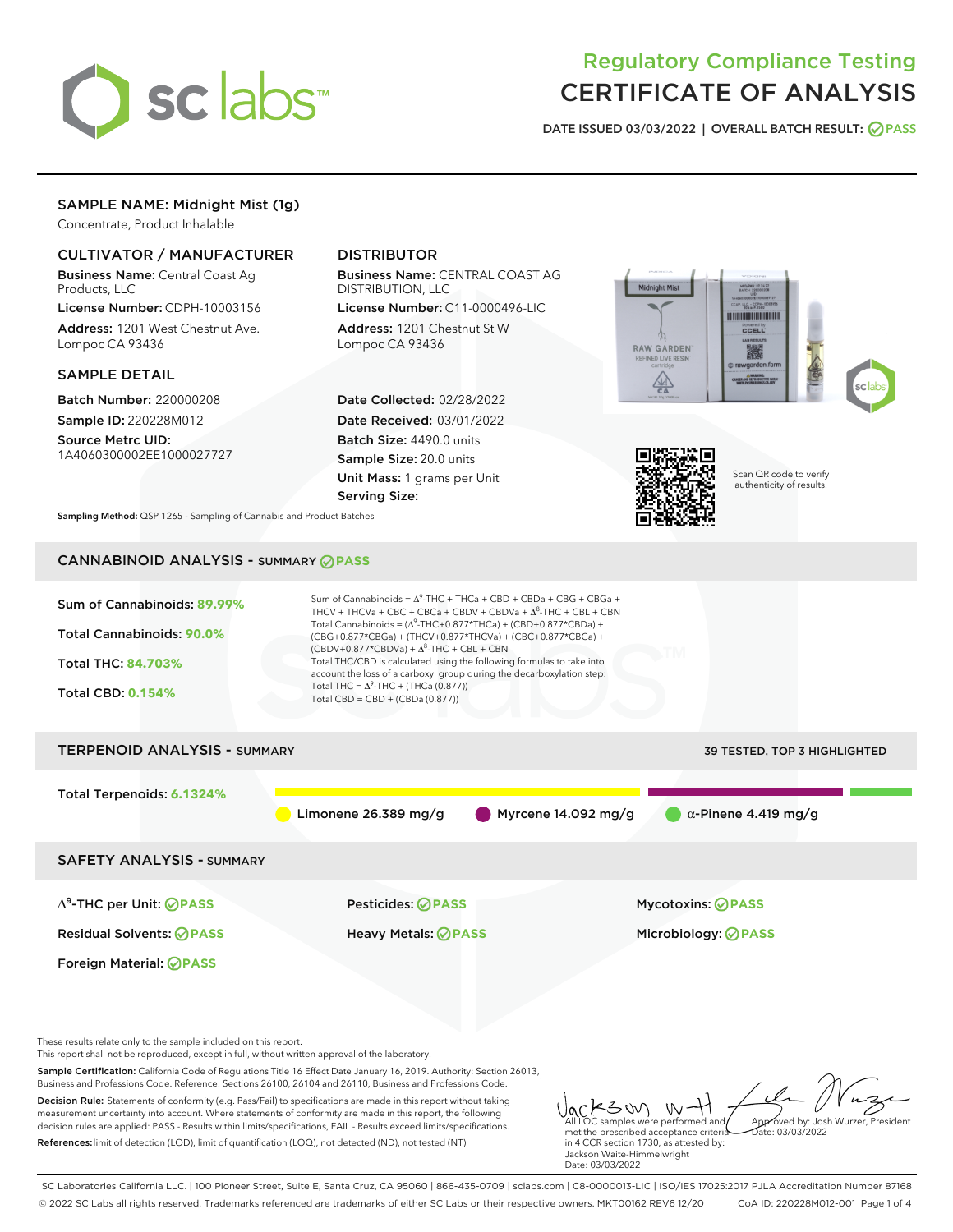



MIDNIGHT MIST (1G) | DATE ISSUED 03/03/2022 | OVERALL BATCH RESULT: **⊘** PASS

#### CANNABINOID TEST RESULTS - 03/02/2022 2 PASS

Tested by high-performance liquid chromatography with diode-array detection (HPLC-DAD). **Method:** QSP 1157 - Analysis of Cannabinoids by HPLC-DAD

#### TOTAL CANNABINOIDS: **90.0%**

Total Cannabinoids (Total THC) + (Total CBD) + (Total CBG) + (Total THCV) + (Total CBC) +  $(Total CBDV) +  $\Delta^8$ -THC + CBL + CBN$ 

TOTAL THC: **84.703%** Total THC (Δ<sup>9</sup>-THC+0.877\*THCa)

TOTAL CBD: **0.154%**

Total CBD (CBD+0.877\*CBDa)

TOTAL CBG: 3.406% Total CBG (CBG+0.877\*CBGa)

TOTAL THCV: 0.5% Total THCV (THCV+0.877\*THCVa)

TOTAL CBC: 0.81% Total CBC (CBC+0.877\*CBCa)

TOTAL CBDV: ND Total CBDV (CBDV+0.877\*CBDVa)

| <b>COMPOUND</b>  | LOD/LOQ<br>(mg/g)          | <b>MEASUREMENT</b><br><b>UNCERTAINTY</b><br>(mg/g) | <b>RESULT</b><br>(mg/g) | <b>RESULT</b><br>(%) |
|------------------|----------------------------|----------------------------------------------------|-------------------------|----------------------|
| $\Lambda^9$ -THC | 0.06 / 0.26                | ±22.700                                            | 847.03                  | 84.703               |
| <b>CBG</b>       | 0.06 / 0.19                | ±1.046                                             | 34.06                   | 3.406                |
| <b>CBC</b>       | 0.2 / 0.5                  | ±0.19                                              | 8.1                     | 0.81                 |
| <b>THCV</b>      | 0.1/0.2                    | ±0.19                                              | 5.0                     | 0.50                 |
| <b>CBN</b>       | 0.1/0.3                    | ±0.14                                              | 2.7                     | 0.27                 |
| <b>CBD</b>       | 0.07/0.29                  | ±0.055                                             | 1.54                    | 0.154                |
| $\Delta^8$ -THC  | 0.1/0.4                    | ±0.09                                              | 1.5                     | 0.15                 |
| <b>THCa</b>      | 0.05/0.14                  | N/A                                                | <b>ND</b>               | <b>ND</b>            |
| <b>THCVa</b>     | 0.07/0.20                  | N/A                                                | <b>ND</b>               | <b>ND</b>            |
| <b>CBDa</b>      | 0.02 / 0.19                | N/A                                                | <b>ND</b>               | <b>ND</b>            |
| <b>CBDV</b>      | 0.04 / 0.15                | N/A                                                | <b>ND</b>               | <b>ND</b>            |
| <b>CBDVa</b>     | 0.03/0.53                  | N/A                                                | <b>ND</b>               | <b>ND</b>            |
| <b>CBGa</b>      | 0.1/0.2                    | N/A                                                | <b>ND</b>               | <b>ND</b>            |
| <b>CBL</b>       | 0.06 / 0.24                | N/A                                                | <b>ND</b>               | <b>ND</b>            |
| <b>CBCa</b>      | 0.07/0.28                  | N/A                                                | <b>ND</b>               | <b>ND</b>            |
|                  | <b>SUM OF CANNABINOIDS</b> |                                                    | 899.9 mg/g              | 89.99%               |

#### **UNIT MASS: 1 grams per Unit**

| $\Delta^9$ -THC per Unit               | 1100 per-package limit | 847.03 mg/unit | <b>PASS</b> |
|----------------------------------------|------------------------|----------------|-------------|
| <b>Total THC per Unit</b>              |                        | 847.03 mg/unit |             |
| <b>CBD per Unit</b>                    |                        | $1.54$ mg/unit |             |
| <b>Total CBD per Unit</b>              |                        | $1.54$ mg/unit |             |
| <b>Sum of Cannabinoids</b><br>per Unit |                        | 899.9 mg/unit  |             |
| <b>Total Cannabinoids</b><br>per Unit  |                        | 899.9 mg/unit  |             |

| <b>COMPOUND</b>         | LOD/LOQ<br>(mg/g) | <b>MEASUREMENT</b><br><b>UNCERTAINTY</b><br>(mg/g) | <b>RESULT</b><br>(mg/g)                          | <b>RESULT</b><br>(%) |
|-------------------------|-------------------|----------------------------------------------------|--------------------------------------------------|----------------------|
| Limonene                | 0.005 / 0.016     | ±0.2929                                            | 26.389                                           | 2.6389               |
| <b>Myrcene</b>          | 0.008 / 0.025     | ±0.1409                                            | 14.092                                           | 1.4092               |
| $\alpha$ -Pinene        | 0.005 / 0.017     | ±0.0296                                            | 4.419                                            | 0.4419               |
| β-Caryophyllene         | 0.004 / 0.012     | ±0.1209                                            | 4.366                                            | 0.4366               |
| $\beta$ -Pinene         | 0.004 / 0.014     | ±0.0379                                            | 4.258                                            | 0.4258               |
| Linalool                | 0.009 / 0.032     | ±0.0704                                            | 2.378                                            | 0.2378               |
| β-Ocimene               | 0.006 / 0.020     | ±0.0383                                            | 1.531                                            | 0.1531               |
| Fenchol                 | 0.010 / 0.034     | ±0.0282                                            | 0.936                                            | 0.0936               |
| $\alpha$ -Humulene      | 0.009/0.029       | ±0.0231                                            | 0.925                                            | 0.0925               |
| Camphene                | 0.005 / 0.015     | ±0.0045                                            | 0.498                                            | 0.0498               |
| Terpinolene             | 0.008 / 0.026     | ±0.0074                                            | 0.463                                            | 0.0463               |
| Terpineol               | 0.009 / 0.031     | ±0.0202                                            | 0.423                                            | 0.0423               |
| trans-β-Farnesene       | 0.008 / 0.025     | ±0.0067                                            | 0.244                                            | 0.0244               |
| Fenchone                | 0.009 / 0.028     | ±0.0030                                            | 0.133                                            | 0.0133               |
| <b>Borneol</b>          | 0.005 / 0.016     | ±0.0039                                            | 0.118                                            | 0.0118               |
| $\alpha$ -Bisabolol     | 0.008 / 0.026     | ±0.0022                                            | 0.053                                            | 0.0053               |
| $\gamma$ -Terpinene     | 0.006 / 0.018     | ±0.0004                                            | 0.032                                            | 0.0032               |
| Nerolidol               | 0.006 / 0.019     | ±0.0013                                            | 0.026                                            | 0.0026               |
| $\alpha$ -Terpinene     | 0.005 / 0.017     | ±0.0002                                            | 0.017                                            | 0.0017               |
| Geraniol                | 0.002 / 0.007     | ±0.0004                                            | 0.012                                            | 0.0012               |
| Citronellol             | 0.003 / 0.010     | ±0.0004                                            | 0.011                                            | 0.0011               |
| $\alpha$ -Phellandrene  | 0.006 / 0.020     | N/A                                                | <loq< th=""><th><math>&lt;</math>LOQ</th></loq<> | $<$ LOQ              |
| Eucalyptol              | 0.006 / 0.018     | N/A                                                | <loq< th=""><th><loq< th=""></loq<></th></loq<>  | <loq< th=""></loq<>  |
| Sabinene Hydrate        | 0.006 / 0.022     | N/A                                                | <loq< th=""><th><loq< th=""></loq<></th></loq<>  | <loq< th=""></loq<>  |
| Nerol                   | 0.003 / 0.011     | N/A                                                | <loq< th=""><th><loq< th=""></loq<></th></loq<>  | <loq< th=""></loq<>  |
| Caryophyllene<br>Oxide  | 0.010 / 0.033     | N/A                                                | <loq< th=""><th><loq< th=""></loq<></th></loq<>  | <loq< th=""></loq<>  |
| Sabinene                | 0.004/0.014       | N/A                                                | <b>ND</b>                                        | ND                   |
| $\Delta^3$ -Carene      | 0.005 / 0.018     | N/A                                                | <b>ND</b>                                        | <b>ND</b>            |
| p-Cymene                | 0.005 / 0.016     | N/A                                                | ND                                               | ND                   |
| Isopulegol              | 0.005/0.016       | N/A                                                | <b>ND</b>                                        | ND                   |
| Camphor                 | 0.006 / 0.019     | N/A                                                | ND                                               | ND                   |
| Isoborneol              | 0.004 / 0.012     | N/A                                                | ND                                               | ND                   |
| Menthol                 | 0.008 / 0.025     | N/A                                                | ND                                               | ND                   |
| Pulegone                | 0.003 / 0.011     | N/A                                                | ND                                               | ND                   |
| <b>Geranyl Acetate</b>  | 0.004 / 0.014     | N/A                                                | ND                                               | ND                   |
| $\alpha$ -Cedrene       | 0.005 / 0.016     | N/A                                                | ND                                               | ND                   |
| Valencene               | 0.009 / 0.030     | N/A                                                | ND                                               | ND                   |
| Guaiol                  | 0.009 / 0.030     | N/A                                                | ND                                               | ND                   |
| Cedrol                  | 0.008 / 0.027     | N/A                                                | ND                                               | ND                   |
| <b>TOTAL TERPENOIDS</b> |                   |                                                    | 61.324 mg/g                                      | 6.1324%              |

SC Laboratories California LLC. | 100 Pioneer Street, Suite E, Santa Cruz, CA 95060 | 866-435-0709 | sclabs.com | C8-0000013-LIC | ISO/IES 17025:2017 PJLA Accreditation Number 87168 © 2022 SC Labs all rights reserved. Trademarks referenced are trademarks of either SC Labs or their respective owners. MKT00162 REV6 12/20 CoA ID: 220228M012-001 Page 2 of 4

#### TERPENOID TEST RESULTS - 03/02/2022

Terpene analysis utilizing gas chromatography-flame ionization detection (GC-FID). **Method:** QSP 1192 - Analysis of Terpenoids by GC-FID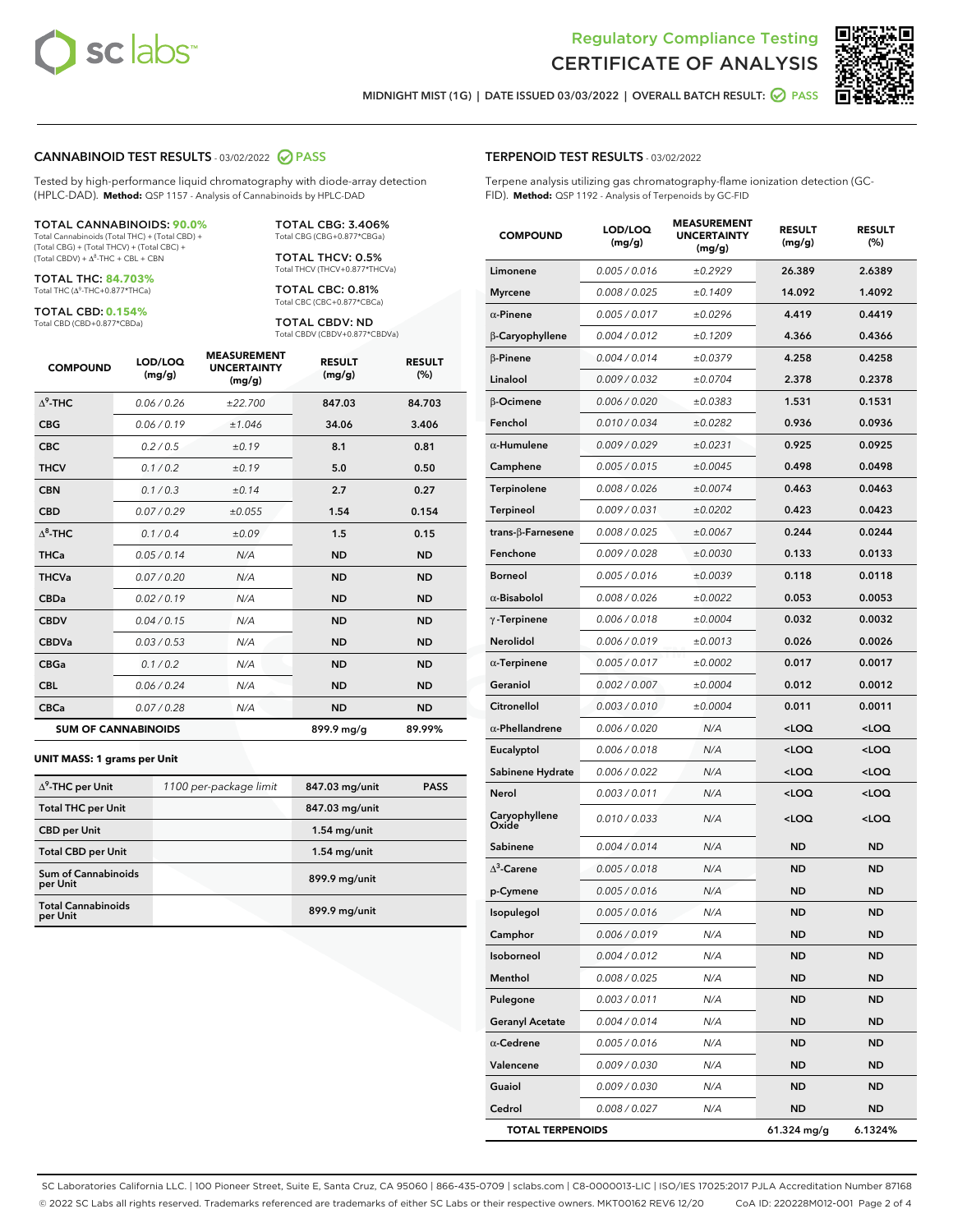



MIDNIGHT MIST (1G) | DATE ISSUED 03/03/2022 | OVERALL BATCH RESULT:  $\bigcirc$  PASS

#### CATEGORY 1 PESTICIDE TEST RESULTS - 03/02/2022 2 PASS

Pesticide and plant growth regulator analysis utilizing high-performance liquid chromatography-mass spectrometry (HPLC-MS) or gas chromatography-mass spectrometry (GC-MS). \*GC-MS utilized where indicated. **Method:** QSP 1212 - Analysis of Pesticides and Mycotoxins by LC-MS or QSP 1213 - Analysis of Pesticides by GC-MS

| <b>COMPOUND</b>             | LOD/LOQ<br>$(\mu g/g)$ | <b>ACTION</b><br>LIMIT<br>$(\mu g/g)$ | <b>MEASUREMENT</b><br><b>UNCERTAINTY</b><br>$(\mu g/g)$ | <b>RESULT</b><br>$(\mu g/g)$ | <b>RESULT</b> |
|-----------------------------|------------------------|---------------------------------------|---------------------------------------------------------|------------------------------|---------------|
| Aldicarb                    | 0.03 / 0.08            | $\ge$ LOD                             | N/A                                                     | <b>ND</b>                    | <b>PASS</b>   |
| Carbofuran                  | 0.02 / 0.05            | $\ge$ LOD                             | N/A                                                     | <b>ND</b>                    | <b>PASS</b>   |
| Chlordane*                  | 0.03 / 0.08            | $\ge$ LOD                             | N/A                                                     | <b>ND</b>                    | <b>PASS</b>   |
| Chlorfenapyr*               | 0.03 / 0.10            | $\ge$ LOD                             | N/A                                                     | <b>ND</b>                    | <b>PASS</b>   |
| Chlorpyrifos                | 0.02 / 0.06            | $\ge$ LOD                             | N/A                                                     | <b>ND</b>                    | <b>PASS</b>   |
| Coumaphos                   | 0.02 / 0.07            | $\ge$ LOD                             | N/A                                                     | <b>ND</b>                    | <b>PASS</b>   |
| Daminozide                  | 0.02 / 0.07            | $\geq$ LOD                            | N/A                                                     | <b>ND</b>                    | <b>PASS</b>   |
| <b>Dichlorvos</b><br>(DDVP) | 0.03/0.09              | $\ge$ LOD                             | N/A                                                     | <b>ND</b>                    | <b>PASS</b>   |
| Dimethoate                  | 0.03/0.08              | $>$ LOD                               | N/A                                                     | <b>ND</b>                    | <b>PASS</b>   |
| Ethoprophos                 | 0.03/0.10              | $\ge$ LOD                             | N/A                                                     | <b>ND</b>                    | <b>PASS</b>   |
| Etofenprox                  | 0.02 / 0.06            | $\ge$ LOD                             | N/A                                                     | <b>ND</b>                    | <b>PASS</b>   |
| Fenoxycarb                  | 0.03/0.08              | $>$ LOD                               | N/A                                                     | <b>ND</b>                    | <b>PASS</b>   |
| Fipronil                    | 0.03 / 0.08            | $\ge$ LOD                             | N/A                                                     | <b>ND</b>                    | <b>PASS</b>   |
| Imazalil                    | 0.02 / 0.06            | $\ge$ LOD                             | N/A                                                     | <b>ND</b>                    | <b>PASS</b>   |
| <b>Methiocarb</b>           | 0.02 / 0.07            | $\ge$ LOD                             | N/A                                                     | <b>ND</b>                    | <b>PASS</b>   |
| Parathion-methyl            | 0.03/0.10              | $\ge$ LOD                             | N/A                                                     | <b>ND</b>                    | <b>PASS</b>   |
| <b>Mevinphos</b>            | 0.03/0.09              | $\ge$ LOD                             | N/A                                                     | <b>ND</b>                    | <b>PASS</b>   |
| Paclobutrazol               | 0.02 / 0.05            | $\ge$ LOD                             | N/A                                                     | <b>ND</b>                    | <b>PASS</b>   |
| Propoxur                    | 0.03/0.09              | $\ge$ LOD                             | N/A                                                     | <b>ND</b>                    | <b>PASS</b>   |
| Spiroxamine                 | 0.03 / 0.08            | $\ge$ LOD                             | N/A                                                     | <b>ND</b>                    | <b>PASS</b>   |
| Thiacloprid                 | 0.03/0.10              | $>$ LOD                               | N/A                                                     | <b>ND</b>                    | <b>PASS</b>   |

#### CATEGORY 2 PESTICIDE TEST RESULTS - 03/02/2022 @ PASS

| <b>COMPOUND</b>          | LOD/LOO<br>$(\mu g/g)$ | <b>ACTION</b><br><b>LIMIT</b><br>(µg/g) | <b>MEASUREMENT</b><br><b>UNCERTAINTY</b><br>$(\mu g/g)$ | <b>RESULT</b><br>$(\mu g/g)$ | <b>RESULT</b> |  |
|--------------------------|------------------------|-----------------------------------------|---------------------------------------------------------|------------------------------|---------------|--|
| Abamectin                | 0.03/0.10              | 0.1                                     | N/A                                                     | <b>ND</b>                    | <b>PASS</b>   |  |
| Acephate                 | 0.02/0.07              | 0.1                                     | N/A                                                     | <b>ND</b>                    | <b>PASS</b>   |  |
| Acequinocyl              | 0.02/0.07              | 0.1                                     | N/A                                                     | <b>ND</b>                    | <b>PASS</b>   |  |
| Acetamiprid              | 0.02/0.05              | 0.1                                     | N/A                                                     | <b>ND</b>                    | <b>PASS</b>   |  |
| Azoxystrobin             | 0.02/0.07              | 0.1                                     | N/A                                                     | <b>ND</b>                    | <b>PASS</b>   |  |
| <b>Bifenazate</b>        | 0.01/0.04              | 0.1                                     | N/A                                                     | <b>ND</b>                    | <b>PASS</b>   |  |
| <b>Bifenthrin</b>        | 0.02/0.05              | 3                                       | N/A                                                     | <b>ND</b>                    | <b>PASS</b>   |  |
| <b>Boscalid</b>          | 0.03/0.09              | 0.1                                     | N/A                                                     | <b>ND</b>                    | <b>PASS</b>   |  |
| Captan                   | 0.19/0.57              | 0.7                                     | N/A                                                     | <b>ND</b>                    | <b>PASS</b>   |  |
| Carbaryl                 | 0.02/0.06              | 0.5                                     | N/A                                                     | <b>ND</b>                    | <b>PASS</b>   |  |
| Chlorantranilip-<br>role | 0.04/0.12              | 10                                      | N/A                                                     | <b>ND</b>                    | <b>PASS</b>   |  |
| Clofentezine             | 0.03/0.09              | 0.1                                     | N/A                                                     | <b>ND</b>                    | <b>PASS</b>   |  |

| <b>CATEGORY 2 PESTICIDE TEST RESULTS</b> - 03/02/2022 continued |
|-----------------------------------------------------------------|
|-----------------------------------------------------------------|

| <b>COMPOUND</b>               | LOD/LOQ<br>(µg/g) | <b>ACTION</b><br><b>LIMIT</b><br>$(\mu g/g)$ | <b>MEASUREMENT</b><br><b>UNCERTAINTY</b><br>(µg/g) | <b>RESULT</b><br>(µg/g) | <b>RESULT</b> |
|-------------------------------|-------------------|----------------------------------------------|----------------------------------------------------|-------------------------|---------------|
| Cyfluthrin                    | 0.12 / 0.38       | $\overline{c}$                               | N/A                                                | <b>ND</b>               | <b>PASS</b>   |
| Cypermethrin                  | 0.11 / 0.32       | 1                                            | N/A                                                | <b>ND</b>               | <b>PASS</b>   |
| Diazinon                      | 0.02 / 0.05       | 0.1                                          | N/A                                                | <b>ND</b>               | <b>PASS</b>   |
| Dimethomorph                  | 0.03 / 0.09       | $\overline{2}$                               | N/A                                                | <b>ND</b>               | <b>PASS</b>   |
| Etoxazole                     | 0.02 / 0.06       | 0.1                                          | N/A                                                | <b>ND</b>               | <b>PASS</b>   |
| Fenhexamid                    | 0.03 / 0.09       | 0.1                                          | N/A                                                | <b>ND</b>               | <b>PASS</b>   |
| Fenpyroximate                 | 0.02 / 0.06       | 0.1                                          | N/A                                                | <b>ND</b>               | <b>PASS</b>   |
| Flonicamid                    | 0.03 / 0.10       | 0.1                                          | N/A                                                | <b>ND</b>               | <b>PASS</b>   |
| Fludioxonil                   | 0.03 / 0.10       | 0.1                                          | N/A                                                | <b>ND</b>               | <b>PASS</b>   |
| Hexythiazox                   | 0.02 / 0.07       | 0.1                                          | N/A                                                | <b>ND</b>               | <b>PASS</b>   |
| Imidacloprid                  | 0.04 / 0.11       | 5                                            | N/A                                                | <b>ND</b>               | <b>PASS</b>   |
| Kresoxim-methyl               | 0.02 / 0.07       | 0.1                                          | N/A                                                | <b>ND</b>               | <b>PASS</b>   |
| <b>Malathion</b>              | 0.03 / 0.09       | 0.5                                          | N/A                                                | <b>ND</b>               | <b>PASS</b>   |
| Metalaxyl                     | 0.02 / 0.07       | $\overline{c}$                               | N/A                                                | <b>ND</b>               | <b>PASS</b>   |
| Methomyl                      | 0.03 / 0.10       | $\mathcal{I}$                                | N/A                                                | <b>ND</b>               | <b>PASS</b>   |
| Myclobutanil                  | 0.03 / 0.09       | 0.1                                          | N/A                                                | <b>ND</b>               | <b>PASS</b>   |
| Naled                         | 0.02 / 0.07       | 0.1                                          | N/A                                                | <b>ND</b>               | <b>PASS</b>   |
| Oxamyl                        | 0.04 / 0.11       | 0.5                                          | N/A                                                | <b>ND</b>               | <b>PASS</b>   |
| Pentachloronitro-<br>benzene* | 0.03 / 0.09       | 0.1                                          | N/A                                                | <b>ND</b>               | <b>PASS</b>   |
| Permethrin                    | 0.04 / 0.12       | 0.5                                          | N/A                                                | <b>ND</b>               | <b>PASS</b>   |
| Phosmet                       | 0.03 / 0.10       | 0.1                                          | N/A                                                | <b>ND</b>               | <b>PASS</b>   |
| Piperonyl<br><b>Butoxide</b>  | 0.02 / 0.07       | 3                                            | N/A                                                | <b>ND</b>               | <b>PASS</b>   |
| Prallethrin                   | 0.03 / 0.08       | 0.1                                          | N/A                                                | <b>ND</b>               | <b>PASS</b>   |
| Propiconazole                 | 0.02 / 0.07       | 0.1                                          | N/A                                                | <b>ND</b>               | <b>PASS</b>   |
| Pyrethrins                    | 0.04 / 0.12       | 0.5                                          | N/A                                                | <b>ND</b>               | <b>PASS</b>   |
| Pyridaben                     | 0.02 / 0.07       | 0.1                                          | N/A                                                | <b>ND</b>               | <b>PASS</b>   |
| Spinetoram                    | 0.02 / 0.07       | 0.1                                          | N/A                                                | <b>ND</b>               | PASS          |
| Spinosad                      | 0.02 / 0.07       | 0.1                                          | N/A                                                | <b>ND</b>               | <b>PASS</b>   |
| Spiromesifen                  | 0.02 / 0.05       | 0.1                                          | N/A                                                | ND                      | <b>PASS</b>   |
| Spirotetramat                 | 0.02 / 0.06       | 0.1                                          | N/A                                                | <b>ND</b>               | PASS          |
| Tebuconazole                  | 0.02 / 0.07       | 0.1                                          | N/A                                                | <b>ND</b>               | <b>PASS</b>   |
| Thiamethoxam                  | 0.03 / 0.10       | 5                                            | N/A                                                | <b>ND</b>               | <b>PASS</b>   |
| Trifloxystrobin               | 0.03 / 0.08       | 0.1                                          | N/A                                                | ND                      | <b>PASS</b>   |

SC Laboratories California LLC. | 100 Pioneer Street, Suite E, Santa Cruz, CA 95060 | 866-435-0709 | sclabs.com | C8-0000013-LIC | ISO/IES 17025:2017 PJLA Accreditation Number 87168 © 2022 SC Labs all rights reserved. Trademarks referenced are trademarks of either SC Labs or their respective owners. MKT00162 REV6 12/20 CoA ID: 220228M012-001 Page 3 of 4